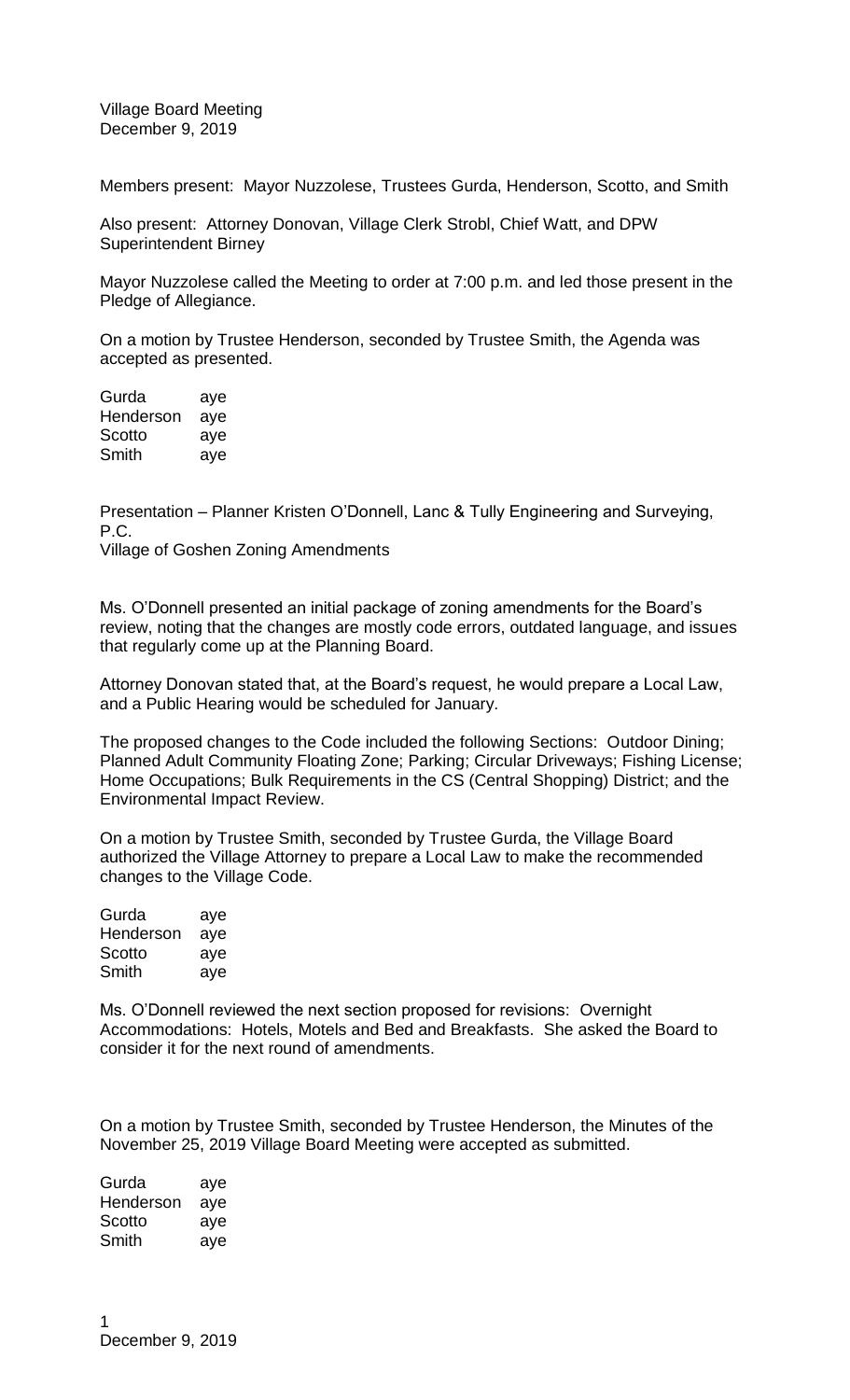Items of Business

The following was moved by Trustee Gurda, and seconded by Trustee Scotto:

**WHEREAS**, at a duly convened Village of Goshen Village Board Meeting held on February 13, 2017, the Village Board did adopt the attached Resolution wherein and whereby the Village agreed to relinquish the Irrevocable Offer of Dedication previously provided by the property owner ("Wainco") regarding certain unimproved real property located in the Village of Goshen which property is more particularly described on the Tax Map as Section 111, Block 10, Lot 17.2 (the "Property") in exchange for payment in the amount of \$60,000.00 all for the reasons set forth in the previous Resolution of this Board; and

**WHEREAS**, the said prior Resolution of this Board authorized the Village Mayor to enter into a certain "Developer Agreement" made and entered as of the  $19<sup>th</sup>$  day of August, 2016 which Agreement provided for payment of the sum of \$60,000.00 as consideration for the Village abandoning and relinquishing any and all rights in and to the above described property; and

**WHEREAS,** subsequent to the adoption of the prior Resolution, the said property received the approvals necessary from the Village Zoning Board of Appeals and the Village Planning Board to construct a 16-unit apartment complex on the said property; and

**WHEREAS**, during the course of obtaining said approvals, it became known that it would be necessary to install a new section of Village sewer main on the above described property so as to permit the said property to be developed as proposed by the property owner; and

**WHEREAS**, the location of the sewer main and the impact of the Project upon a portion of the Village sewer main was unknown at the time of the adoption of the prior Resolution and execution of the Developer Agreement; and

**WHEREAS**, as a result of this previously undiscovered condition, it is now necessary to install a new section of sewer main to allow the project to be constructed as proposed; and

**WHEREAS**, as a result of the foregoing, the parties have now agreed to amend the Developer Agreement dated August 16, 2019 to the extent of releasing and removing the requirement for the payment of the sum of \$60,000.00 as consideration for the installation of the new section of Village sewer main all as provided in the annexed first Amendment to the Developer Agreement; and

## **NOW**, **THEREFORE**, it is hereby

**RESOLVED**, that the Resolution duly adopted by the Village Board on February 13, 2017 is hereby amended by deleting the requirement for the payment of the sum of \$60,000.00 in return for the relinquishment of the previously given Offer of Dedication; and it is further

**RESOLVED**, that consideration for the release of the Offer of Dedication shall be in the form of the installation of the new section of Village sewer main as is provided for in the First Amendment to the Developer Agreement; and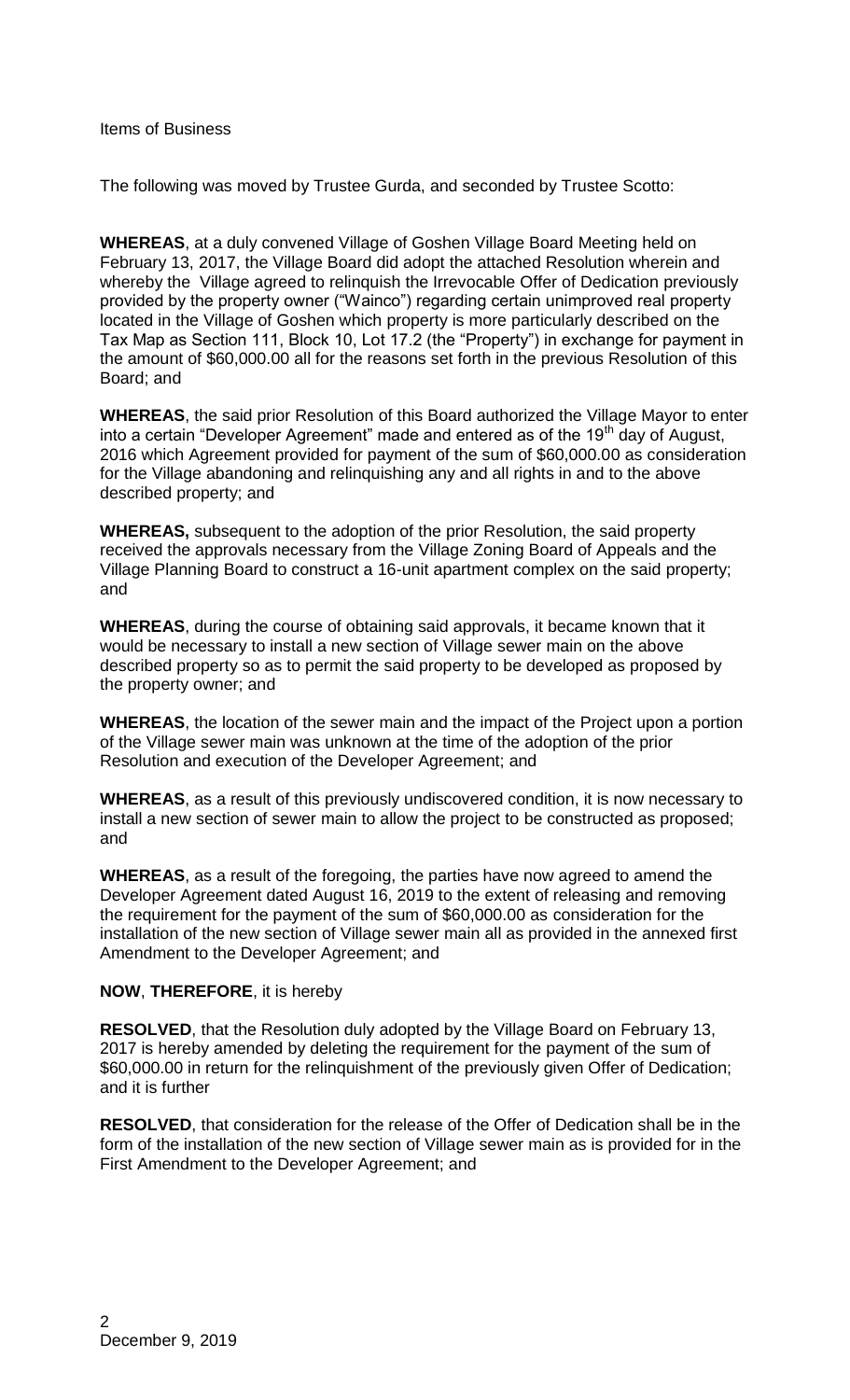**RESOLVED**, that the Mayor is authorized to execute on behalf of the Village of Goshen the attached First Amendment to Developer Agreement wherein and whereby the Village agrees to release the Irrevocable Offer of Dedication conditioned upon the installation of the new section of Village sewer main pursuant to the terms of the attached First Amendment to the Developer Agreement.

| Gurda     | aye |
|-----------|-----|
| Henderson | aye |
| Scotto    | aye |
| Smith     | aye |

On a motion by Trustee Smith, seconded by Trustee Gurda, Vincent P. Rizzo is hereby appointed Full Time Laborer for the Village of Goshen Department of Public Works at an annual salary of \$38,234.00, and with a probationary period of 52 weeks.

This appointment is effective upon successful completion of pre-employment physical, and all necessary paperwork. Employment shall not begin until the Orange County Department of Human Resources approves the appointment.

Gurda aye Henderson aye Scotto aye Smith aye

Mayor Nuzzolese read a letter of resignation received from Senior Water/Wastewater Plant Operator Brian Ritchings, effective January 27, 2020.

## Mayor/Trustee Comments

Trustee Scotto noted that he has been working with Superintendent Birney on issues with the Rio Grande in preparation for the winter months.

Trustee Gurda said that Saturday's tree lighting was a real treat with a lot of work done by many different groups. He also thanked the DPW for the good job done cleaning up after the snow event last week.

Trustee Smith expressed how happy he was with the Police Department and the DPW during the storm. He asked Chief Watt to highlight recent activities of the PD.

Chief Watt warned residents about phone scams where callers attempt to gain personal information or have the victim wire them money, with some recent calls claiming to be NYSEG threatening to shut off the power. Residents are advised to not engage the caller and to immediately hang up the line.

He also reviewed a recent traffic stop which resulted in the driver being arrested and charged with DWAI-Drugs, a passenger being arrested for Unlawful Possession of Marihuana, and a third passenger being arrested on multiple felony charges for illegally possessing a loaded .45 caliber semi-automatic pistol and an illegal high capacity magazine.